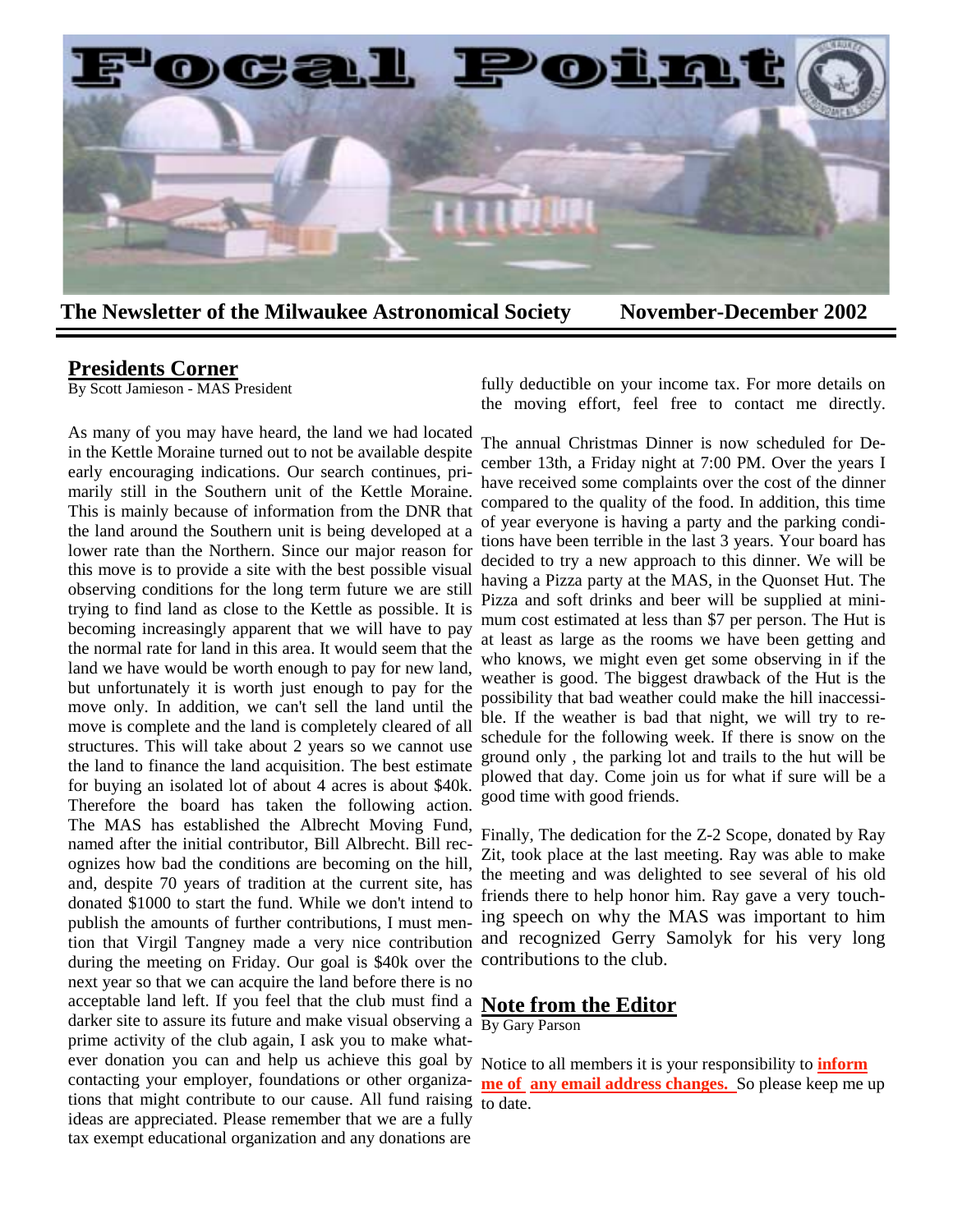# **2 MAS member chosen by British Astronomical Society's picture of the week**

By Gary Parson

MAS member Dick Adduci had the honor of being chosen by the British Astronomical Society's picture of the week. Dick had imaged M20 which is a emission-reflection nebula (below) on August 31st 2002 at 10:28 pm with a MX-7C camera. Dick has been a member at the MAS for over 15 years. He has his own observatory near Eagle Wisconsin. It houses a Meade LX200 12in F/10 classic. Dick has



been imaging for the last eight years he started out with a CB245 camera that he built himself. From the CB he went to a ST7 and then the ST7E. The tri-color imaging was a little more time consuming then what he had thought so he sold it and now owns a Starlight Express MX7C one shot camera which he absolutely loves. The camera is guided with Star 2000. If your interested in seeing more of Dick's work he has his own web site, the address is Erich Schmidt http://www1.wcf.net?~radduci/eagle/index. html

## **Your opinion is needed!!!**

By Vern Hoag - MAS Vice President

With the board focusing a lot of time on finding a new darker site and still trying to maintain the current site, we need your help. The board would like the opinion (good or bad) of every member on how they feel about the possibility of moving to a darker

site. When going out to the Kettle Moraine area it's easy to see how the club would benefit, but we also realize that a longer drive will make it more inconvenient.

We know that a number of member's support this effort and a few that don't. We're trying to address every issue and concern by keeping the majority of members happy. With this in mind we would like your opinion. Do you support the club moving to a darker site? Would you use the site more or less? What are your concerns? Would you be willing to help out on the process of moving? Do you have any suggestions that we could use? Your name will be withheld from the board unless you indicate to me to present your name. Feel free to reach me any of the following ways: 262-548-9130 (6:00pm to 9:00pm) or 1505 Morey Lane, Waukesha WI 53188 or vern.hoag@bradleycorp.com.

# **Welcome New Members**

By Carlos Garces MAS membership chairman

We would like to welcome the following members to our club. Zbigniew Pianka New Berlin, WI

Jerry Davis Bayside WI

Scott Berg and Family Brookfield, WI

Steven Alexander Milwaukee, WI

Milwaukee, WI

Fred Young Racine, WI

Derek Seeber Wauwatosa WI

Wesley Skeffington Waukesha, WI

**Continued on page 3**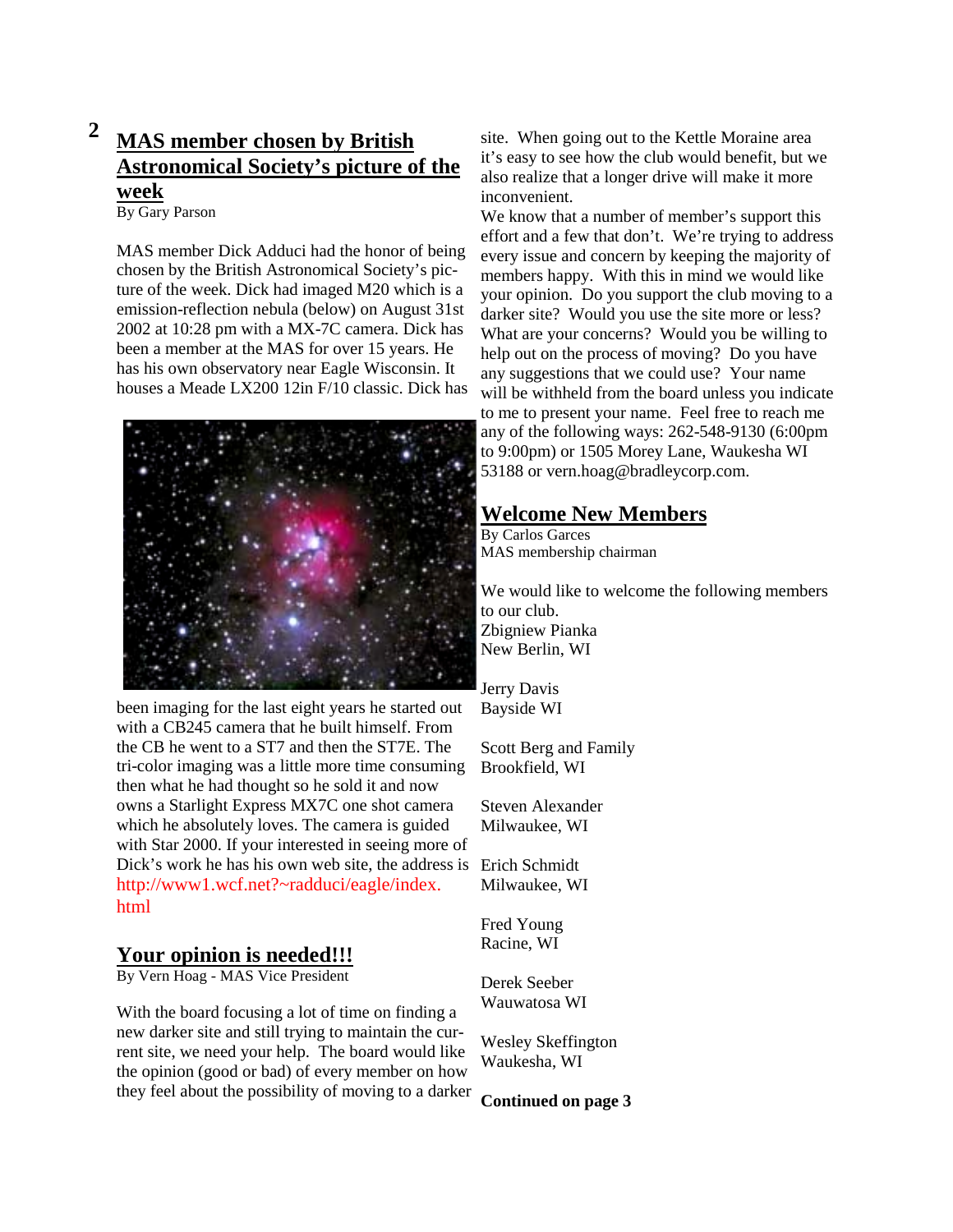**3** We hope to see all of you out at the hill very soon. Feel free to ask questions. There are a lot of very knowledgeable people in our club that are willing to help you.

# **Membership renewals are needed A.S.A.P**

By Lee Keith

If you haven't paid your renewal I would advise you to pay them as soon as possible. The magazine subscriptions will be sent in very soon. So if renewals aren't paid you will not receive future issue's of Sky & Telescope and Astronomy.

### **A follow up to the Sept meeting**

By Gerry Samolyk MAS Observatory Director

 At the Sept. meeting, I promised a list of variable stars that are easy to observe. Most of the stars on this list are Mira variables (type M) or semi-regular stars (SR) stars . These are large amplitude red stars. These stars vary slowly so a couple of observations a month can generate a good light curve. When the period is short more frequent observations may be needed.

 There are a few dwarf nova on the list, types UG and Z Cam. These stars are normally faint but occasionally will go into outburst. You can observe these stars every night, if you find the star in outburst you might want to make an observation every few hours. The period listed is the average number of days between outbursts.

 R CrB is the opposite of a nova. This star is normally at maximum but at times will fade to minimum. There is no way to predict when this will happen so keep an eye on it.

 I put 3C273 on the list because this is object is a quasar. This may be the most distant object you will ever see thru a telescope.

Charts for these stars can be found at the AAVSO web site: aavso.org (or use the link on the MAS website).

If

you have any questions contact myself or any of the panel members.

#### **VARIABLE STARS THAT ARE EASY TO OBSERVE**

#### **DESIGN. NAME TYPE RANGE(m) PERIOD (d) CHARTS**

0017+55 T Cas M <7.9 - 11.9> 445 B, D 0214-03 Mira M <3.4 - 9.3> 332 A,B 0215+58 S Per SR 8.4 - 13.2 822 B,D 0231+33 R Tri M <6.2 - 11.7> 267 A,B,D 0242+17 T Ari SR <8.3 - 10.9> 317 B,D 0432+74 X Cam M <8.1 - 12.6> 144 B,D 0549+20A U Ori M <6.3 - 12.0> 368 A,D,E 0727+08 S CMi M <7.5 - 12.6> 333 A,B,D 0749+22 U Gem UG 8.9 - 14.9 105.2 B,C,D,E 0939+34 R LMi M <7.1 - 12.6> 372 A,B,D 0942+11 R Leo M <5.8 - 10.0> 310 A,B 1037+69 R UMa M <7.5 - 13.0> 302 A,B,D 1151+58 Z UMa SR 6.4 - 9.3 196 A,B 1224+02 3C 273 AGN 12.3 - 13.0 B,D 1231+60 T UMa M <7.7 - 12.9> 257 B,D 1233+07 R Vir M <6.9 - 11.5> 146 B,C,D 1239+61 S UMa M <7.8 - 11.7> 226 B,C,D 1246+06 U Vir M <8.2 - 13.1> 207 D 1344+40 R CVn M <7.7 - 11.9> 329 A,B,D 1419+54 S Boo M <8.4 - 13.3> 271 B,D 1425+39 V Boo SR <7.0 - 11.3> 258 B,C,D 1432+27 R Boo M <7.2 - 12.3> 223 A,B,C,D 1517+14 S Ser M <8.7 - 13.5> 372 B,D,E 1517+31 S CrB M <7.3 - 12.9> 360 A,B,D 1544+28A R CrB RCB 5.9 - 14.4 A,B,C,D, E 1546+15 R Ser M <6.9 - 13.4> 356 A,B,D 1621+19 U Her M <7.5 - 12.5> 406 A,B,C,D 1628+07A SS Her M <9.2 - 12.4> 107 B,D 1631+37 W Her M <8.3 - 13.5> 280 B,D,E 1632+66 R Dra M <7.6 - 12.4> 246 A,B,C,D 1640+25 AH Her Z Cam 10.9 - 14.7 19.8 B,D,E 1717+23 RS Her M <7.9 - 12.5> 220 B,D 1805+31 T Her M <8.0 - 12.8> 165 A,B,D 1909+67 U Dra M <9.5 - 13.8> 316 D 1927+45 AF Cyg SR 6.2 - 8.0 94 B 1934+49 R Cyg M <7.5 - 13.9> 426 B,D,E 1946+32 chi Cyg M <5.2 - 13.4> 408 A,B,D,E 2016+47 U Cyg M <7.2 - 10.7> 463 A,B,C,D 2059+23A R Vul M <8.1 - 12.6> 137 B,D 2108+68 T Cep M <6.0 - 10.3> 388 A,B,C,D 2138+43 SS Cyg UG 8.2 - 12.3 49.5 B,C,D,E 2301+10 R Peg M <7.8 - 13.2> 378 A,B,D,E 2307+59 V Cas M <7.9 - 12.2> 229 A,B,D

 $\le$  = average magnitude AGN = Active Galactic Nucleus  $M = Mira$ ; long period variable **Continued on page 4**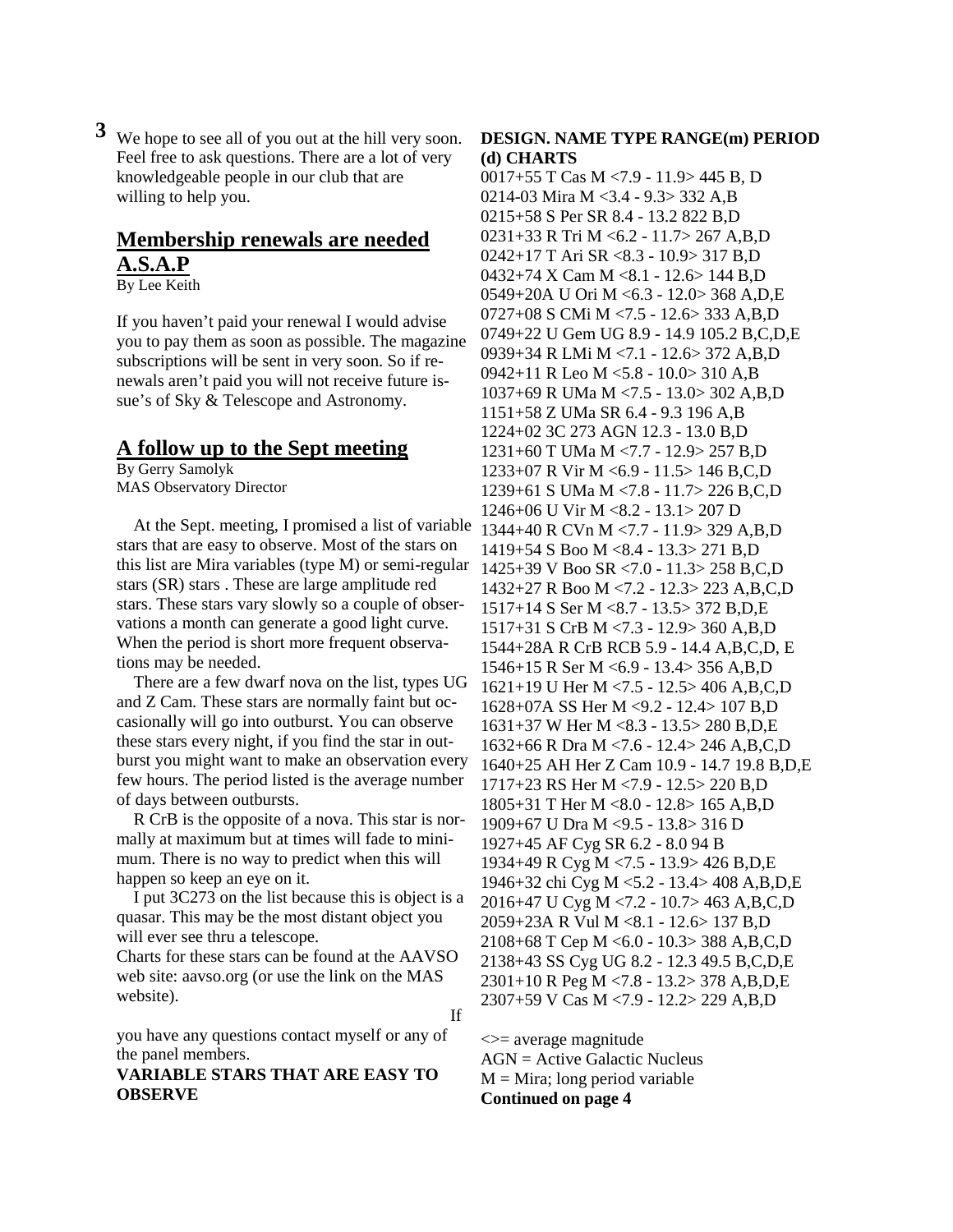### **4**  $RCB = R$  Coronae Borealis type SR = Semi regular UG = U Geminorum type cataclysmic Z Cam = Z Camelopardalis type cataclysmic

# **General Meetings**

Just a reminder that the November general meetings will be at the observatory on November 15th at 8:00pm. The board meeting will be at 7:00pm.

The January, February, March and April meet-



ing will be at the UWM physics building On the corner of Kenwood and Cramer see map below.



# **MAS Christmas Party**

It was decided at the October board meeting that the MAS Christmas party will be celebrated at the observatory this year. We will be ordering pizza's and enjoying refreshments. It will be on Friday De-

cember 13th at 7:00pm. The cost should be less than \$7.00 a person. If your interested in coming please call Scott Jamieson at 262-896- 0119. A head count is



needed to know how many pizza's will need. Come out and join the fun. The night will be filled with good food, interesting talk and if its clear some great early winter observing. Mark it on your calendars now and don't forget to give Scott a call.

# **How to find it**

By Gary Parson

First of all I would like to apologize for the absence of my How to Find it column in the last couple of issues. I was blessed by to much information to put into the Focal Point. So there was no room for my column.

 Well the nights are getting colder and colder and that's a sign that all the great objects of winter will be here soon. All objects discussed will be viewing them at 9:00 pm and at a angle of around 20 degrees above the horizon. Thirty degrees and above will give you the best observing but if your like me I view them as soon as I can.

 You will be able to see the pleiades which is one of the most beautiful open star clusters as early as October 23rd. Look for it in the ENE Next will come the planet Saturn with its magnificent rings it will be seen around November 20th. Looking pretty much straight East. After Saturn will come the mighty Orion with all its treasures like M42 the Orion nebula. It will be seen around December 15th looking ESE. Then finally the gas giant Jupiter will show up around January 20th. Looking due east.

I hope everyone enjoys these great stars and planets it sure makes the winter go by a little faster if you can have a little fun observing these easy to find objects.

## **Library News**

By Scott Laskowski MAS Librarian and Historian

Please return all borrowed books that have been out for over three months unless the need is dire.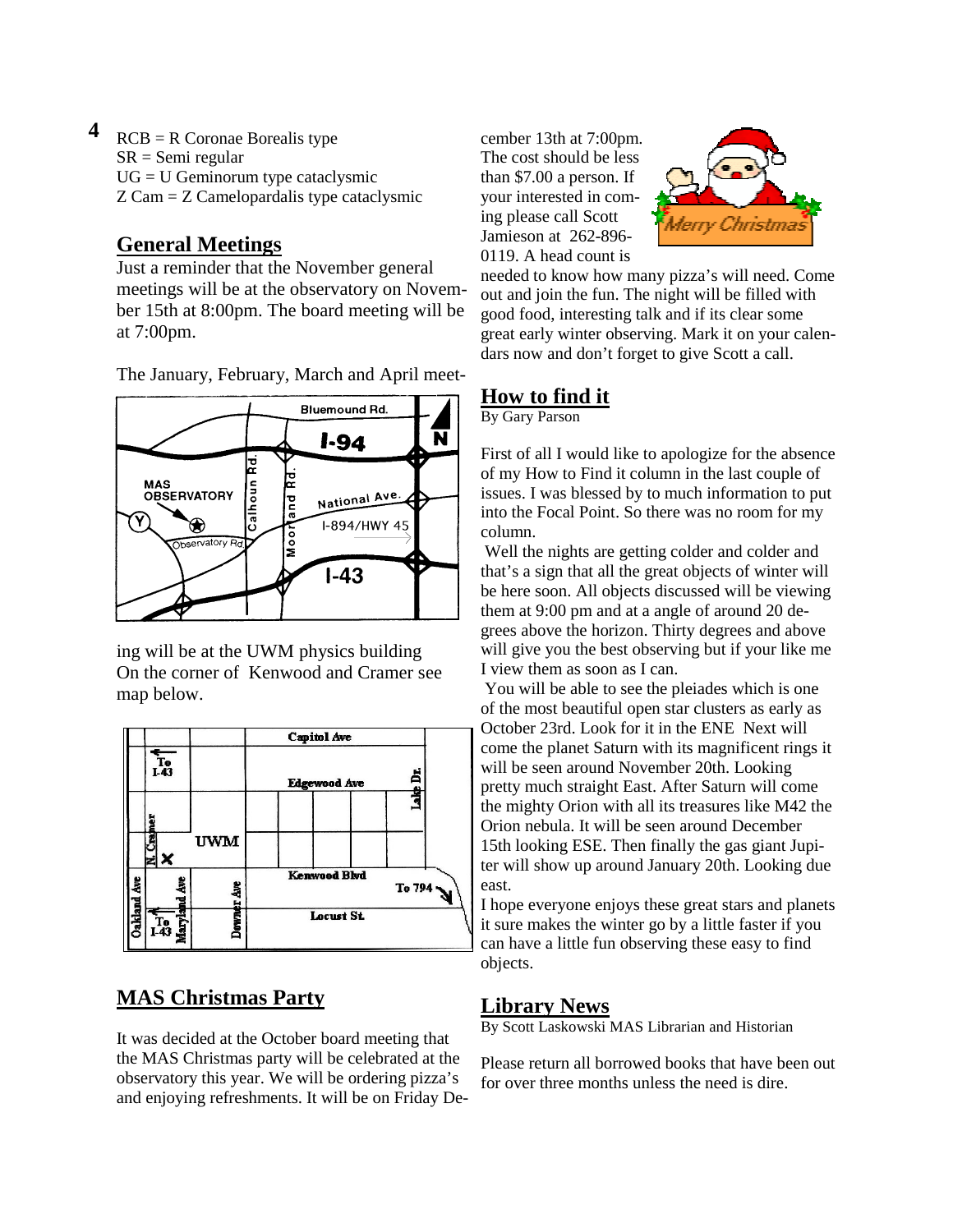5 We have two new additions to our library. **The Royal Astronomical Society of Canada Observers Handbook 2003** will be available at future meetings. This is the best resource amateurs have as an ephemeredes for the year. These ephemeredes include data by month of the moon, planets, their satellites, asteroids, occultation's, eclipses and there rise and set times. Not just for our solar system it also includes all kinds of star, galaxies with there coordinates and maps. This book is highly recommended by experienced MAS members. Copies will be sold at a substantial discount for our members. If interested contact myself at 414-421-3517. They won't last long.

#### **Hubble Telescope– PC & Mac CD Rom– 1997**

The CD Rom contains 200 digital pictures by Finley & Holiday from the space telescope science institute. Hubble space photo's are Donated by **Lee Keith** for our enjoyment and enlightenment.

## **MAS Observatory Director makes the news**

By Gary Parson

It was called "He works night shift at the home of the stars". What was it? A very nice article in the Milwaukee Journal Sentinel dated 10/14/03. It ex-



plained how Gerry Samolyk was led to nearly every continent to witness for himself the eclipse of the sun. It went on to explain how he and his trusted 5-1/2 telescope had in the last 9 attempts, was very successful in recording data about the eclipses he so loves to chase.

Gerry is a long time MAS member and some people even say he is the life's blood of our club. Congratulations Gerry!! If you would like to read the article in its entirety go to www.jsonline.com and in the search pop in Milwaukee Astronomical Society. **Photo courtesy of The Milwaukee Journal Sentinal** 

# **The Z2 scope dedicated in Ray Zit's**

### **Name**

By Gary Parson



(**above left)Ray talked about MAS years ago. (Left) Ray accepting the plaque that will be placed in the Z2 observatory. (Right) Ray looked very pleased in the Zit telescopes new home** 

On October 18th the Z2 scope was dedicated in Mr. Ray Zit name. Ray a former member of MAS, donated the 14.5 Newtonian scope because he no longer takes part in astronomy. He was one of our former observatory directors. He had the job for three years. Ray even hinted he might rejoin MAS. He gave a great talk to our membership at our general meeting. He commemorated about days past. His new hobby is photography

Mr. Zit we thank you for your generosity and everyone who ever uses your scope will know of your name and how kind you were to our club.

# **Albrecht Moving Fund Created**

By Gary Parson

A fund was created in Bill Albrecht's name. It will be for the cost of moving our club. Bill donated a \$1000.00 a couple of months ago so the club could get started on the search. At the last meeting . Virgil Tangney donated a nice amount. We would like to thank the generosity of both Bill and Virgil. If anyone else would like to donate any size contribution contact MAS president Scott Jamieson. It's totally deductible.